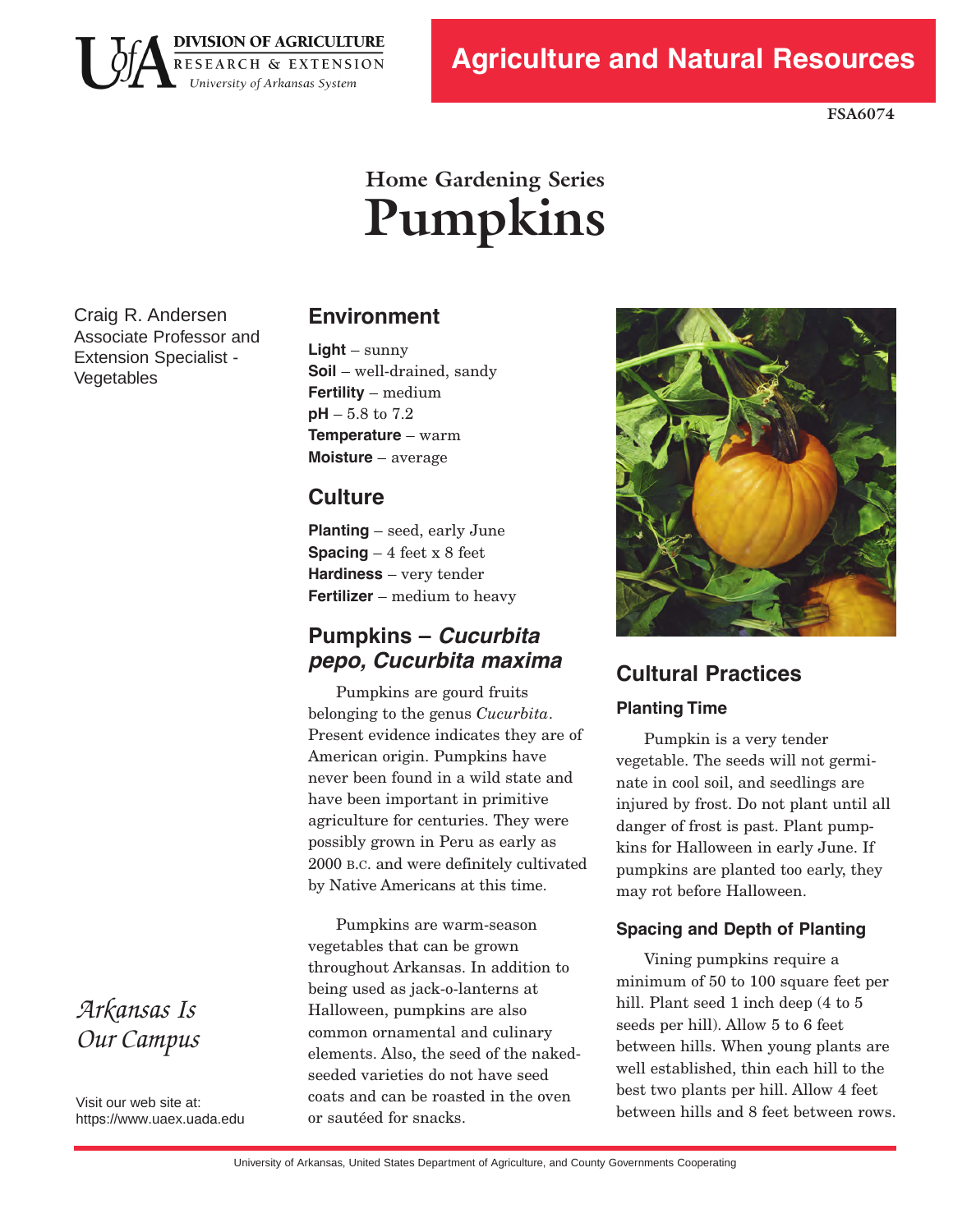#### **Pumpkin Cultivars**

| Crop                                                            | <b>Cultivar</b>                                                                                                              | Days to<br><b>Maturity</b> | <b>Seed Per</b><br>100 Feet<br>of Row | <b>Remarks</b>                                              |
|-----------------------------------------------------------------|------------------------------------------------------------------------------------------------------------------------------|----------------------------|---------------------------------------|-------------------------------------------------------------|
| Miniature<br>(1 pound or less)                                  | Jack B Quick, Jack B Little, Wee B Little<br>(AAS winner), Baby Boo, Baby Bear                                               | 95                         | 1 ounce                               | True pumpkins, do not over<br>fertilize with nitrogen       |
| Small and Pie<br>Pumpkins<br>(3 to 6 pounds)                    | Baby Pam, Pam, Orange Smoothie (AAS<br>winner), Hijinks (AAS winner), Mystic Plus (PM)                                       | 100                        | 1 ounce                               | Pumpkins for pies or carving<br>and decorating              |
| Jack-O-Lantern<br><b>Medium</b><br>(10 to 20 pounds)            | Spirit (AAS winner), Autumn Gold (AAS winner),<br>Big Autumn, Magic Lantern (PM)                                             | 100                        | 1 ounce                               | Jack-o-lantern types for<br>carving and decorating          |
| Jack-O-Lantern<br>Large<br>$(20 \text{ to } 40 \text{ pounds})$ | Gold Medal, Gold Rush, Howden, Connecticut<br>Field, ProGold 510, Aladdin (PM), Gladiator (PM)                               | 100                        | 1 ounce                               | Large jack-o-lantern types                                  |
| Giant<br>$(100+$ pounds)                                        | Dill's Atlantic Giant, Big Moon, Prize Winner,<br>Big Max                                                                    | 120                        | 1 ounce                               | Giant pumpkins; 2010 world's<br>record weighed 1,810 pounds |
| <b>Specialty Types</b>                                          | Casper, Full Moon, Lumina, Jarrahdale, Goose<br>Bumps II, Long Island Cheese, Dickinson,<br>Rouge Vif d'Etampes (Cinderella) | 100                        | 1 ounce                               | Red, white, tan and blue<br>pumpkins                        |
| Cushaw (C. mixta)                                               | Green Striped, White                                                                                                         | 110                        | 1 ounce                               |                                                             |

Abbreviation: **AAS**: AllAmerican Selection®; **PM:** Powdery Mildew Resistant

Plant bush varieties 1 inch deep (one to two seeds per foot of row) and thin to a single plant every 3 feet. Allow 7 to 12 feet between rows.

#### **Care**

An application of well-rotted or composted manure to the garden will aid the growth of pumpkins. Broadcast 2 pounds of 10-10-10 fertilizer per 100 square feet of garden preplant. When the plants are 12 to 15 inches tall and the vines have started to run, side-dress with another 2 pounds of fertilizer per 100 square feet of garden.

Keep pumpkin plants free of weeds by hoeing and shallow cultivation. Irrigate if extended dry periods occur in early summer.

Bees, which are necessary for pollination of squash and pumpkins, are killed by insecticides. If insecticides are used, apply in late afternoon or early evening, when bees are not visiting the blossoms.

#### **Harvesting**

Pumpkins can be harvested whenever they are a deep, solid color (most varieties are orange) and the rind is hard. Harvest in late September and October before frost. Cut pumpkins from the vines carefully, leaving 4 to 5 inches of stem attached. Pumpkins without stems usually do not keep well.

Avoid cuts and bruises when handling. Fruit that is not fully mature or that has been injured or subjected to heavy frost will not keep. Store on wood or straw in a dry building where the temperature is above 55 degrees F.

### **Common Problems**

Powdery mildew causes a dusty white mold growth on the upper surface of the leaves. It can also cause shriveled, twisted stems. This growth can kill the leaves prematurely. Apply a suggested fungicide if powdery mildew appears before the fruit is fully grown. Use powdery mildew resistant cultivars.

Cucumber beetles attack seedlings, vines and both immature and mature fruit. They can be controlled with a suggested insecticide. Be alert for an infestation of cucumber beetles and squash bugs in late August because these beetles can damage the mature fruits.

#### **Crossings Between Pumpkins and Squash**

 Pumpkins and squash are members of the vine crop called "cucurbits." The name is derived from their botanical classification *Cucurbita*. The varieties within a botanical species (whether they are referred to as pumpkins or squash) will cross-pollinate. For example, zucchini will cross with Connecticut field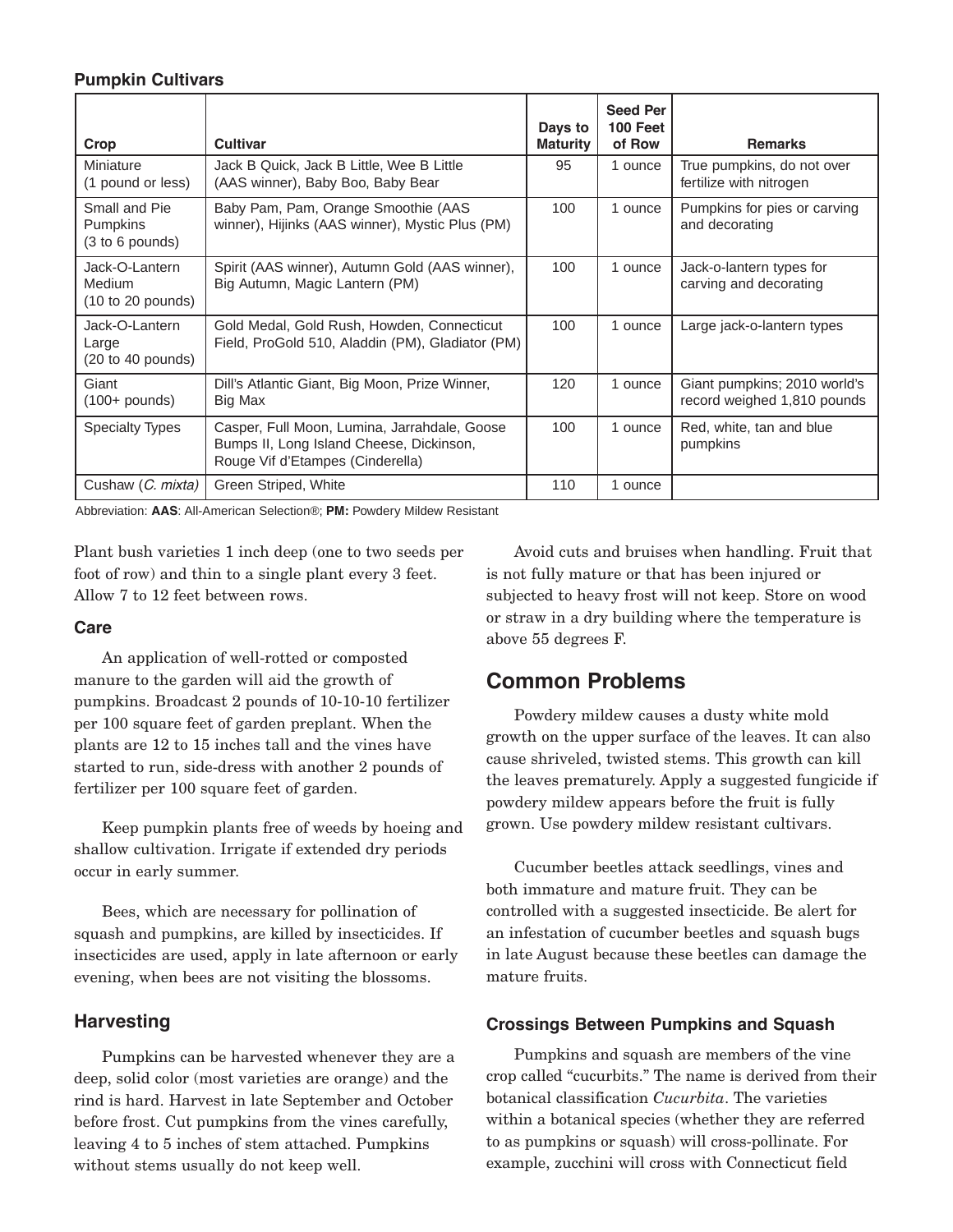pumpkins or acorn squash (a winter squash) because they are all members of the same botanical species (*C. pepo*). However, crosspollination will not affect the taste, shape or color of the fruits unless the seeds are saved and grown the following year.

## **Frequently Asked Questions**

- **Q. The first flowers that appeared on my pumpkin plant did not form fruits. Why not?**
- A. This condition is natural for cucurbits (cucumber, gourd, muskmelon, pumpkin, squash, watermelon, etc.). The first flowers are usually male. They furnish pollen for bees to pollinate the female flowers and then drop off the plant. Small fruits are visible at the base of the female flowers. There is no swelling at the base of the male flower stems. If the female flowers are pollinated on the day they open, the flower will close and the young fruit will start to grow. If the flower is not pollinated, it closes and drops off. There are usually 10 to 20 times more male flowers than female flowers present.
- **Q. When I raise pumpkins in the fall, the foliage becomes covered with a white, powdery, dusty material. What can I do to prevent this?**
- A. This is powdery mildew, which grows on the outside layer of cells of the leaf. It is caused by an airborne fungus and can be controlled with sprays of benomyl if applied early and on a regular schedule. If the disease is not controlled, it can kill the plant. If possible, grow cultivars that are powdery mildew resistant.

#### **Q. How can I grow very large pumpkins?**

A. Use one of the jumbo varieties such as 'Dill's Atlantic Giant.' Plant in mid-May and allow 150 square feet of area per hill. Thin to the best two plants. High fertility, proper insect control and shallow cultivation are essential. Remove the first two or three female flowers after the plants start to bloom so the plants will grow larger before setting fruit. Allow a single fruit to develop on each plant, then pick off all the female flowers for the next couple of weeks. As the fruit gets larger, reposition the fruit closer to the main vine to minimize stress to the vine. During the rest of the summer, irrigate, fertilize and control pests on the pumpkin plant. Many growers of large

pumpkin place the fruit on a raised support that keeps the bottom of the pumpkin dry and free of rot. **If you wish to break a world's record for pumpkin, it will have to weigh more than 1,810.5 pounds, the 2010 world record from New Richmond, Wisconsin**.

- **Q. My grandmother made pies with a** green-striped, long-necked pumpkin. Is this **variety still available?**
- A. Yes. The variety is green-striped cushaw. Because of its coarse texture, some cooks prefer it for custards and pies.

#### **Q. What causes my pumpkin to produce very few fruit?**

- A. Poor fruit set on pumpkin is commonly caused by the plants being too thick. Like other members of the cucurbit family, pumpkins require bees for pollination. They produce male and female flowers, and pollinating insects must transfer the pollen from the male to the female flowers for fruit set to occur. Also, wet, cloudy conditions that slow insect activity will greatly reduce fruit set. Excess nitrogen applications may prevent development of fruit.
- **Q. Will pumpkins cross with squash, cucumbers** or watermelons resulting in off-type fruit?
- A. Pumpkins are found in four different species: *Cucurbita pepo*, *Cucurbita maxima*, *Cucurbita moschata* and *Cucurbita mixta*. All four of these species will readily cross with other members of the same species, which may be squash or pumpkin. It is quite difficult for members of two different species, such as *C. pepo* and *C. maxima*, to cross. Even if they do cross, the results will not be apparent until the next generation if the seed were saved from this year's fruit.

#### **Q. What are "pepitas"?**

A. The word *pepita* is Spanish for pumpkin seed. Pumpkin seeds can be gathered and roasted from any pumpkin cultivar. They are used in candy, pipian (a Mexican sauce), for cooking and may be pressed for the high-quality oil of the seed. Certain cultivars of pumpkins with "naked seeds," seeds lacking a hard seed coat, are usually grown for production of confectionary and roasting seeds.